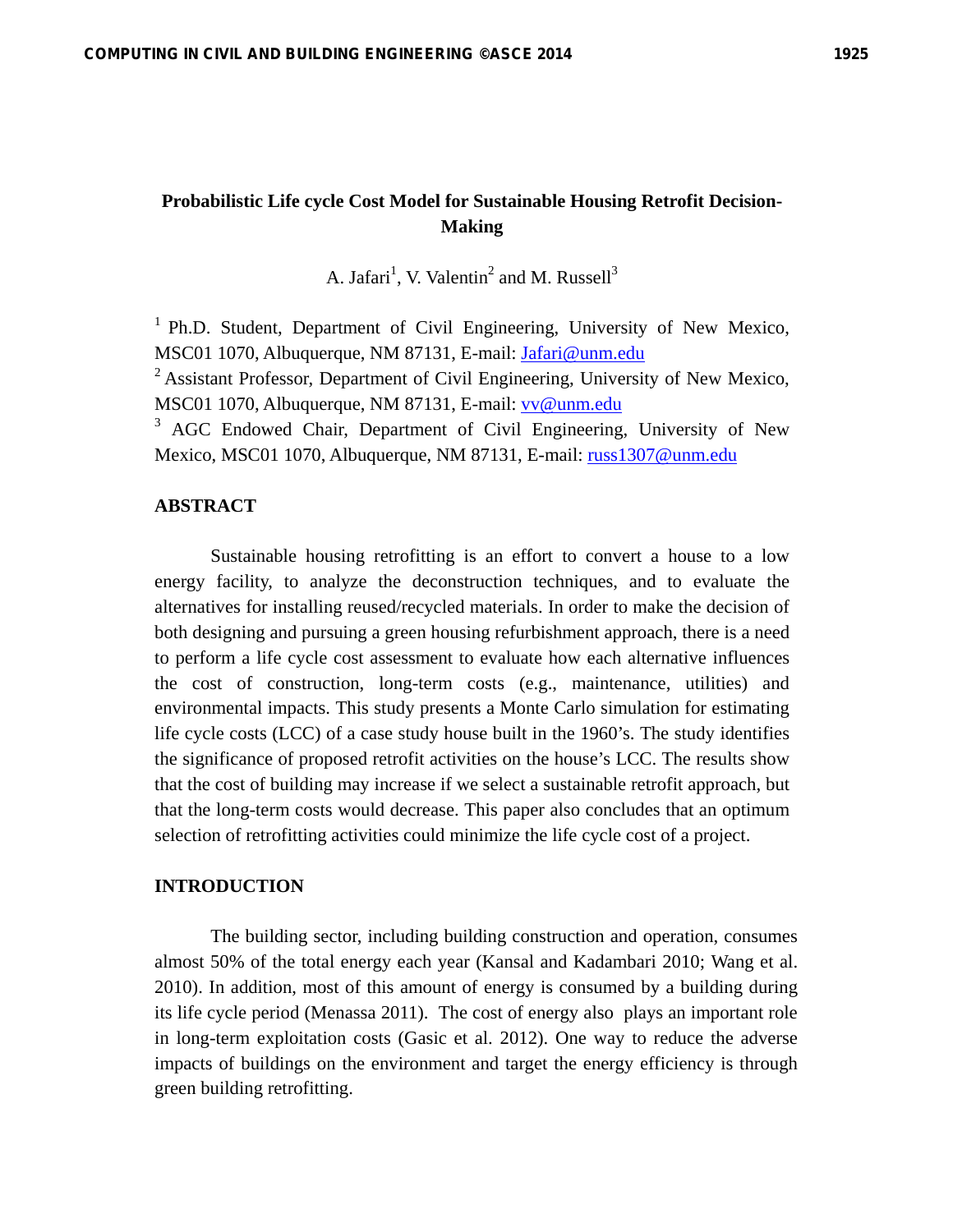The capital costs of a building only represent half the total cost during its whole life, and are only slightly higher than the total costs of cleaning and caretaking, replacement and maintenance, and routine servicing (Wang et al. 2012). Unfortunately, most public funding decisions are often made on the basis of initial cost and without any consideration of life cycle costs (Arditi and Messiha 1999; Salem et al. 2003). Life cycle cost (LCC) is an evaluation technique that takes into consideration all costs that emerge during the life cycle of a project (Ammar et al. 2013) from initial planning and design, through construction, including all operations and maintenance, and then concluding with building demolition and disposal. Therefore, in order to make the decision of both designing and pursuing a green housing refurbishment approach, there is the need to perform a life cycle cost assessment of the alternatives, in order to evaluate how each alternative influences the cost of building, and long-term costs (e.g., maintenance, utilities, and disposal).

The widely used cost estimate method for life cycle cost estimate is still the deterministic model in practice. However, Because of the uncertainties in cost elements of buildings, the deterministic models cannot model life cycle costs properly (Ammar et al. 2013; Salem et al. 2003). Either overestimating or underestimating the life cycle assumptions are risks in life cycle costing which may cause the project to be under funded in future (Wang et al. 2012). To deal with such uncertainty, this study presents a probabilistic model for estimating life cycle costs. The developed life cycle cost model employs the use Monte-Carlo simulation to evaluate the competing alternatives. A case study of the green retrofit of a house built in 1960's is presented in order to demonstrate the use of the developed model.

#### **LITERATURE REVIEW AND BACKGROUND**

**Green Building Retrofit.** A green building is a healthy facility designed and built in a resource-efficient manner, using ecologically-based principles (Kibert 2008). There are many benefits of green buildings such as: reduced energy consumption, reduced damage to natural, reduced water consumption, limited waste generation due to recycling and reuse, reduced pollution loads, and enhanced image and marketability.

Sustainable retrofit is a capital improvement with an associated cost that resets the building life, improves performance, and makes the building's use more predictable for an extended period of time (Menassa 2011).

**Previous Research on LCCA.** Most of the research in the field of LCCA utilization is devoted to transportation projects, including highways, bridges, and pavements, among others. It also reveals that some theoretical non-deterministic models have been developed for estimating life cycle cost of buildings.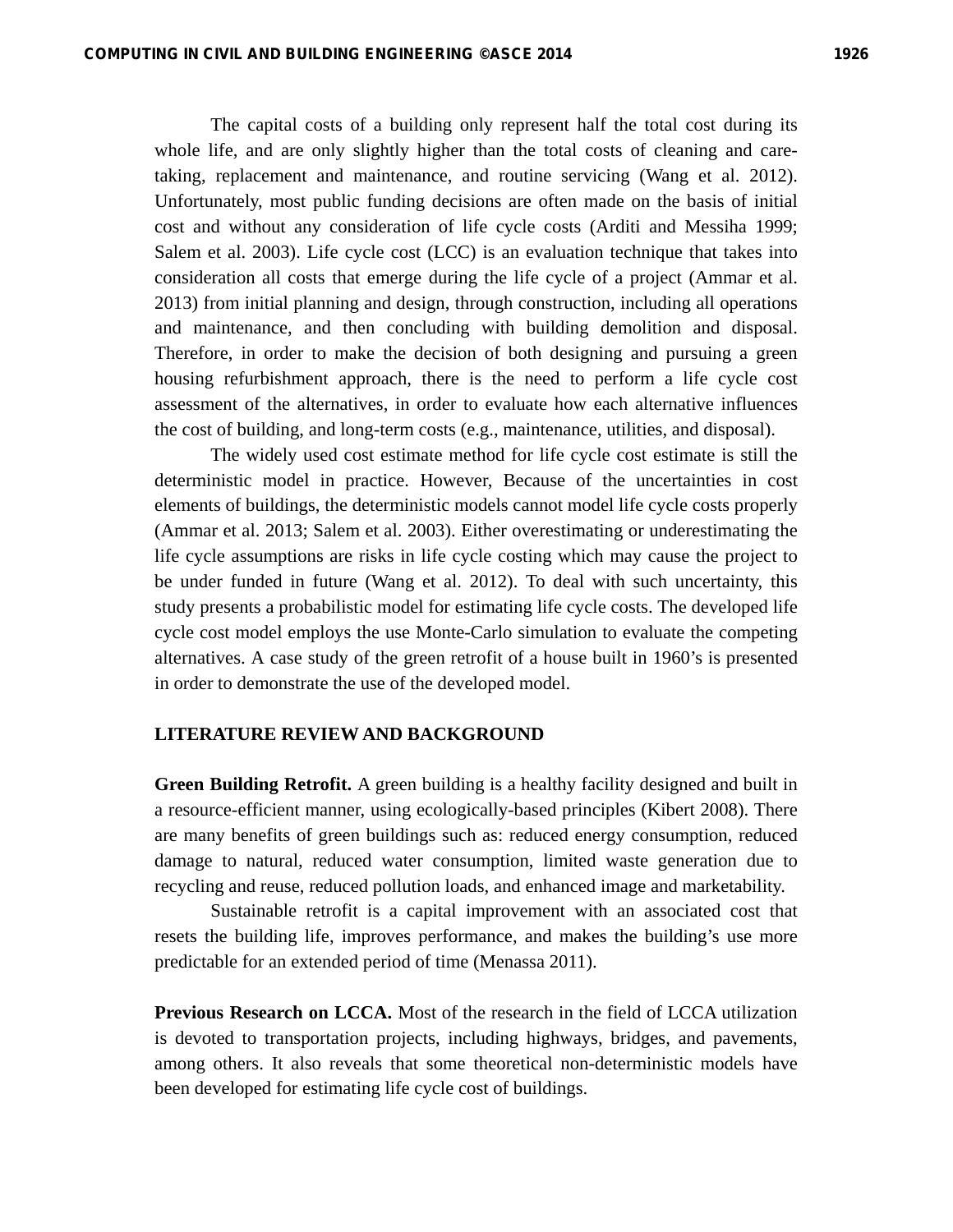Making accurate assumptions is the most difficult step in life cycle costing due to the complex cost breakdown structure and uncertainties in predicting future events at the long term (Wang et al. 2012). Assumed factors in previous studies on life cycle cost analysis on construction projects include: Initial capital costs, Operating and maintenance costs, Special Repairs costs, Replacements cost, Cleaning costs, Energy cost, Administration costs, Renovation, and Disposal cost (Ammar et al. 2013; Bromilow and Pawsey 1987; Gasic et al. 2012; Kansal and Kadambari 2010; Menassa 2011; Wang et al. 2012).

This study contributes to LCCA by applying Monte-Carlo simulation to model the life cycle cost assessment of a housing retrofit project. The model considers uncertainty in all cost elements and replacement periods.

#### **CASE STUDY**

The University of New Mexico is working with the Associated General Contractors (AGC) of New Mexico and the Central New Mexico Home Builders Association to remodel an existing home as a demonstration project. The project is intended to gather data and demonstrate the effectiveness of various green remodeling techniques. The house being studied was originally constructed in 1964 as a ranch style home in Albuquerque, New Mexico. The home is a 1600 square feet 3 bedroom 2 bath concrete block and adobe facility constructed on a slab-on-grade. There is a relatively flat gable roof with a 1:12 pitch. The current heating is by gas furnace and cooling is provided by an evaporative cooling system.

#### **METHODOLOGY**

As shown in Fig. 1, the methodology of this research includes a six-step approach:



**Figure 1. The research methodology** 

**Step 1: Identifying Retrofitting Activities.** To determine the sequence of areas to be retrofitted, this study starts identifying the basic least expensive items from the building and works up through more complex items to finish with on-site renewable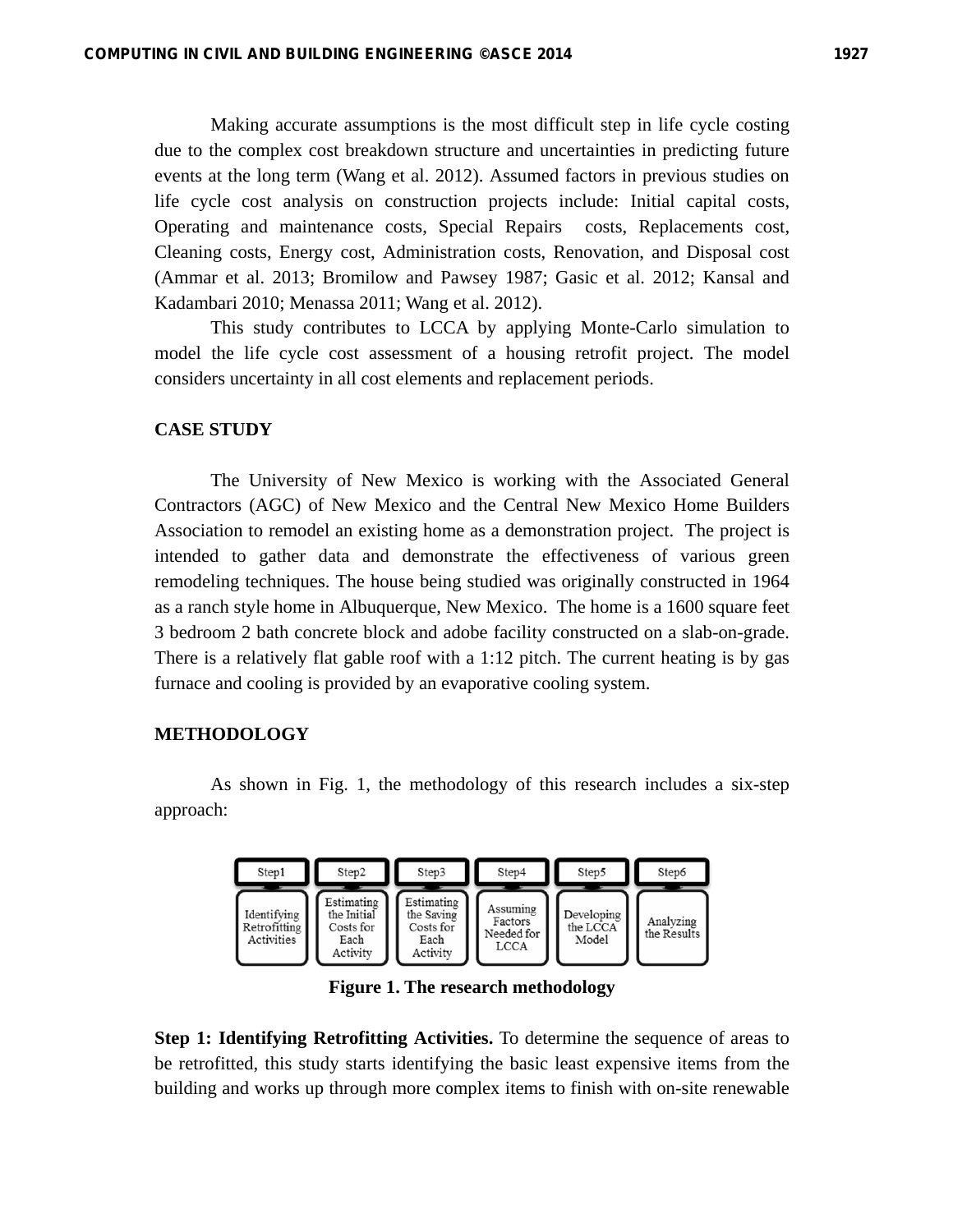energy systems. The "Build Green New Mexico criteria for a Green Building" (BGNM 2012) document is used to evaluate the steps that could be taken to renovate the house. Table 1 summarizes of the planned activities for retrofitting of the house.

| <b>Activities</b>                               |  |  |  |  |  |
|-------------------------------------------------|--|--|--|--|--|
| 01. Programmable Thermostat                     |  |  |  |  |  |
| 02. HVAC tune up                                |  |  |  |  |  |
| 03. Replace all lighting with CFLs              |  |  |  |  |  |
| 04. Replace with Energy Star for Refrigerator   |  |  |  |  |  |
| 05. Replace with Energy Star for Clothes washer |  |  |  |  |  |
| 06. Replace with Energy Star for Dishwasher     |  |  |  |  |  |
| 07. Insulate Ceilings                           |  |  |  |  |  |
| 08. Insulate walls                              |  |  |  |  |  |
| 09. Insulate Attic                              |  |  |  |  |  |
| 10. Replace doors with insulated core           |  |  |  |  |  |
| 11. Replace windows with energy efficient glass |  |  |  |  |  |
| 12. Install ground source heat exchanger        |  |  |  |  |  |
| 13. Evaporative Cooler                          |  |  |  |  |  |
| 14. Solar Thermal                               |  |  |  |  |  |
| 15. Solar electric                              |  |  |  |  |  |
|                                                 |  |  |  |  |  |

**Table 1. Planned retrofitting activities** 

**Step 2: Estimating the Initial Costs for Each Activity.** The initial cost of each activity is estimated by the following sources: RS Means: Green Building Cost Data (RSMeans 2012), Housing and Urban Development Website: Energy Efficient Rehab Advisor (HUD 2013) , and a cost estimator profession. For each activity, three point of cost are estimated according to the estimation sources.

**Step 3: Estimating the Saving Costs for Each Activity.** The annual savings of each activity is estimated by the following sources: (1) eQuest (Quick Energy Simulation Tool) software (DOE2 2013), version 3.65 , (2) Housing and Urban Development Website: Energy Efficient Rehab Advisor (HUD 2013), (3) Energy Star website (EnergyStar 2013).

**Step 4: Assuming Factors Needed for LCCA.** There are two main factors:

*Discount Rate* (r): the LCCA process uses an economic technique known as 'discounting' to convert different costs and benefits occurred at different times at a common point in time (Ferreira and Santos 2013). This technique applies a financial variable called discount rate (r) to represent the time value of the money. This rate is not a constant term and may vary over the service life of the project. A discount rate of 2 or 3% above inflation is considered an appropriate value (Hojjat 2002). For the purpose of demonstrating the proposed methodology, a discount rate of 3% is assumed in this study.

*Service Life* (n): expected service life of a building depends on the client's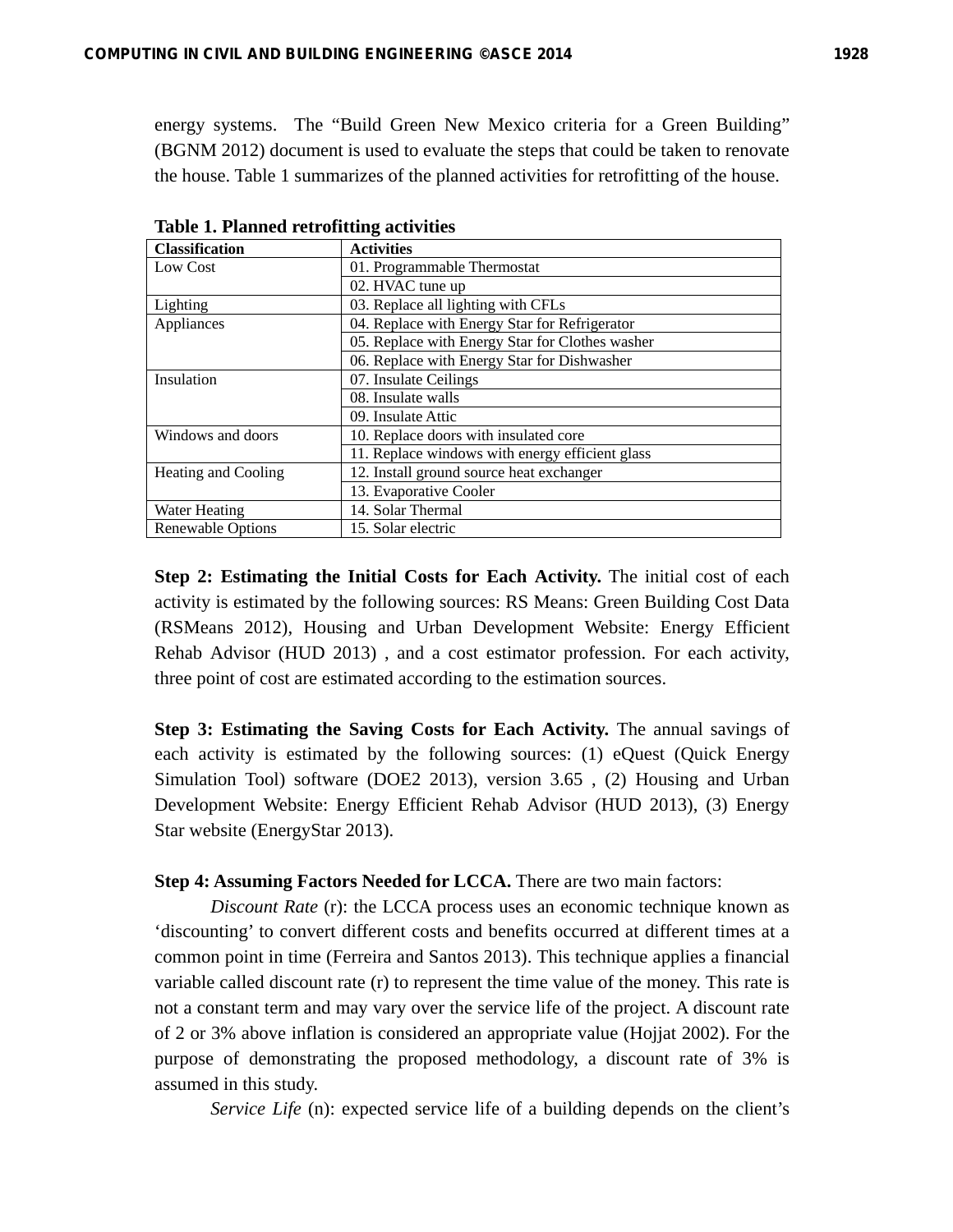expectations and the characteristics of the project. It may vary from 25 to 50 years (Wang et al. 2012), and also may be expanded to more than 70 years (Ammar et al. 2013). In this study, a service life of 50 years is assumed.

**Step 5: Developing the LCCA Model.** This study uses Monte-Carlo Simulation for LCCA. Monte Carlo simulation uses computing power to explore all of the possible outcomes to a problem given certain bounds of variability expressed in the model (Wang et al. 2012). The main advantage of this method over the deterministic models is that it allows the uncertainty and risks during the long-term operation stage of buildings to be involved in cost analyses. The software @RISK, which can handle a large number of variables in a Monte Carlo simulation, has been employed to carry out the calculations.

Several cost items can be considered over its service life; from initial cost to salvage values. In this study, two main items are used in LCCA:

*1. Initial Cost (IC):* Initial costs refer to cost of implementing a retrofitting activity including materials, equipments, labors and etc. These costs are estimated in 3 points for each activity: optimistic  $(x_{min})$ , most probable (m), and pessimistic  $(x_{max})$ expected costs. These values are then used to construct a PERT distribution for initial cost of each activity. Initial costs do not need to be discounted. It should be mentioned that maintenance costs are neglected in this study.

*2. Annual cost of Utilities (UC):* These costs are benefits of each activity considering the annual cost of utilities. According to the estimated energy saving for each activity, the annual cost of utilities in the house as a result of performing each activity can be calculated. A PERT Distribution is considered for annual utilities bill as well. All annual bills have to be discounted first as present value as given by Eq. 1:

$$
PVUC_i = \frac{UC_i}{(1+r)^i}
$$
 (1)

Where PVUCi is the present value of the annual utility bills in year i,  $UC_i$  is the current value of the annual utility bills in year i, and r is the discount rate. Since it is assumed that the annual bills will be the same at the end of each year, the total present values of annual bills can be as given by Eq. 2:

$$
PVUC = \sum_{i=1}^{n} PVUC_i = \sum_{i=1}^{n} \frac{UC_i}{(1+r)^i} = UC\left(\frac{1-(1+r)^{-n}}{r}\right)
$$
 (2)

Where PVUC is total amount of present value of the annual bills in whole service life, n is the service life of the project, and UC is the annual bill for utilities. Therefore the whole life cycle cost of the house retrofitting can be calculated as given by Eq. 3:

$$
\text{LCC} = \text{IC} + \text{UC} \left( \frac{1 - (1 + r)^{-n}}{r} \right) \tag{3}
$$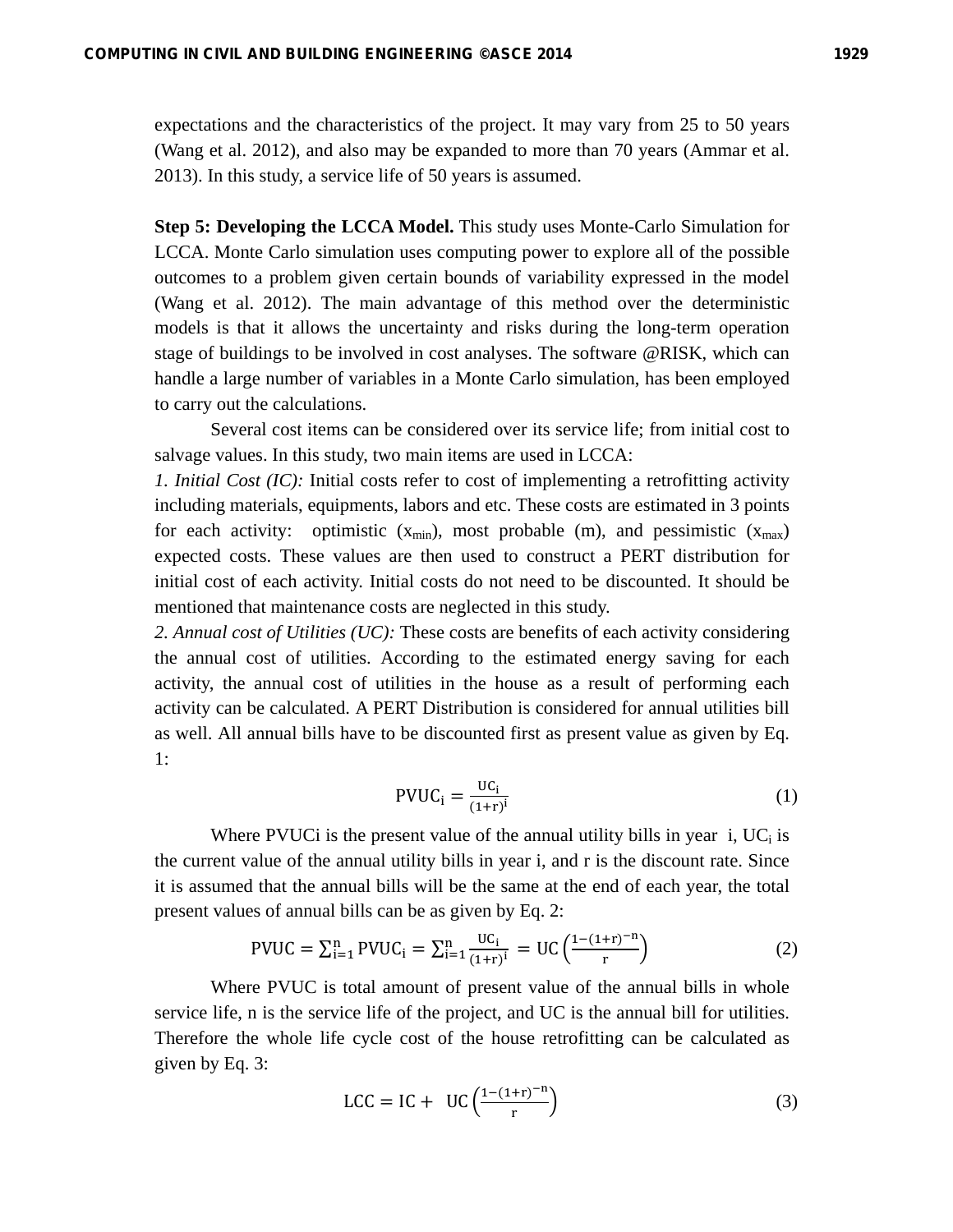Where LCC is life cycle cost of the retrofitting project, IC is the total initial cost of implemented retrofitting activities, and UC is the annual utility bills according to the implemented activities.

**Step 6: Analyzing the Results.** Step 6 includes the following three main parts: (1) The results of the eQuest software for calculating energy savings, (2) Calculating of payback period for each activity according to initial cost and annual savings, (3) Calculating the life cycle cost and selecting the retrofit activities that minimize the life cycle costs for 50 years for service life of the project.

### **RESULTS AND DISCUSSION**

**eQuest Software**. eQuest is a user friendly software that can step through the creation of a detailed building model, which allows automatic parametric simulations of the design alternatives, and provides graphics that compare the performance of the alternatives. In this research, the study home is modeled by eQuest v3.65. First, the house is modeled as it is, without consideration of any retrofitting activities. Figure 2 shows the output of the study house in terms of electricity and natural gas consumption. The building has been occupied by a family of three for the last two years. During that time, the annual utility usage has been approximately 9,000 kWh of electricity and 70 MBtu of gas. As the results show, the annual electric and gas consumption of the study house is simulated to be 9,550 KWh and 73.42 MBtu, respectively. Therefore, the simulated energy consumption for the home is directly in line with the average actual usage of utilities. Considering the unit price of 0.113 \$/KWh and 10.6 \$/MBtu for the electricity and natural gas, respectively, the annual utilities bill of the study house would be \$1857.2. In the next step, each retrofitting activity is included into the LCC model and the result on annual utilities bill is evaluated.



**Payback Periods.** After estimating the initial cost and annual saving for each retrofitting activity, the payback period for each activity is calculated. The payback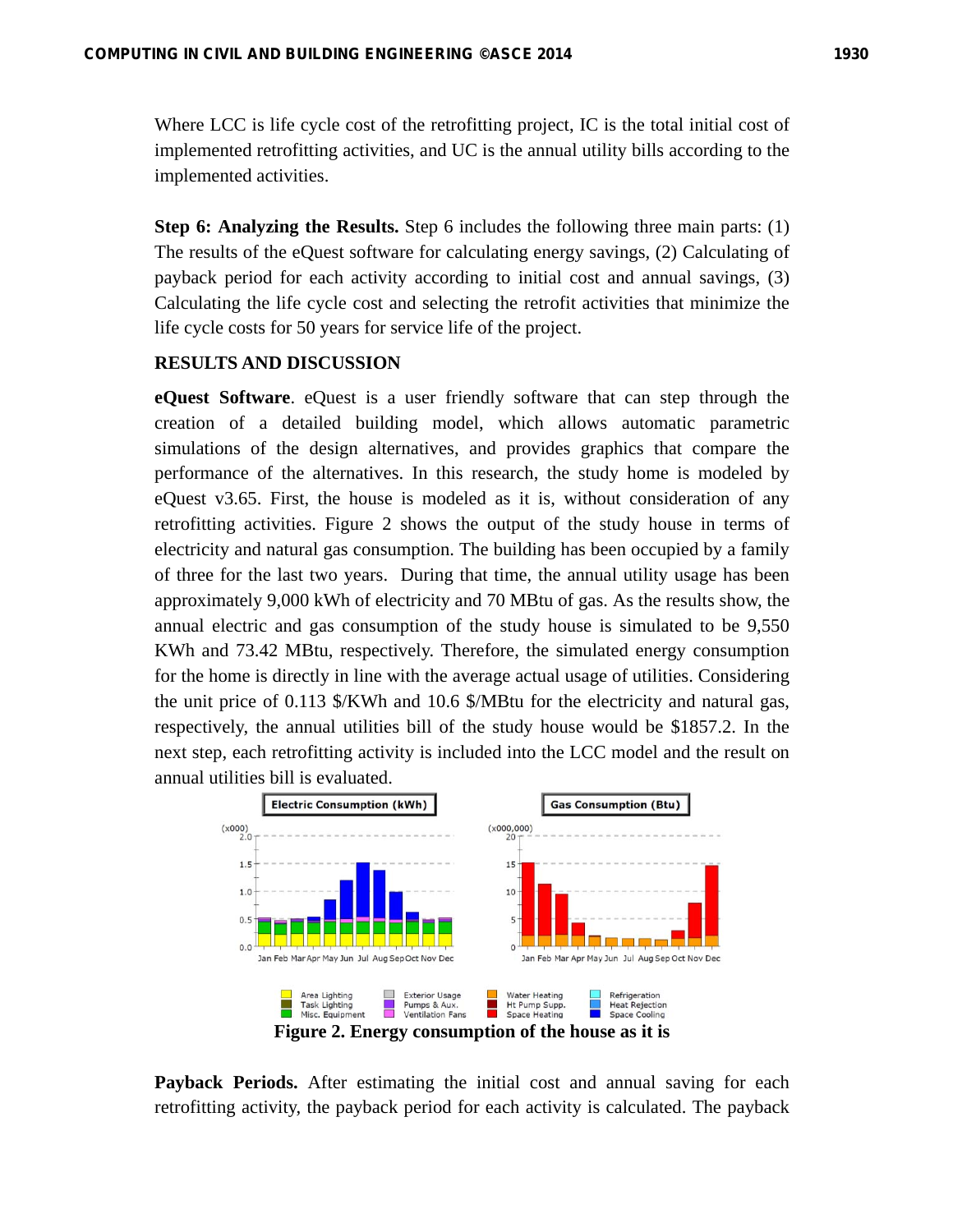period is the length of time required for an activity to recover its initial costs by considering expected savings. Using the Monte-Carlo Simulation and @Risk software, the payback period of each activity is calculated, as a distribution. Table 2 summarizes the results.

| No.            |                                             |             | <b>Payback Period (Year)</b> |      |                |
|----------------|---------------------------------------------|-------------|------------------------------|------|----------------|
|                | <b>Activity</b>                             | Percentile5 | Percentile95                 | Mean | Rank           |
|                | Programmable Thermostat                     | 0.4         | 1.0                          | 0.6  | 2              |
| $\overline{2}$ | HVAC tune up                                | 0.6         | 0.8                          | 0.7  | 3              |
| 3              | Replace all lighting with CFLs              | 0.2         | 0.3                          | 0.3  | 1              |
| $\overline{4}$ | Replace with Energy Star for Refrigerator   | 14.8        | 103.2                        | 42.9 | 11             |
| 5              | Replace with Energy Star for Clothes washer | 7.9         | 23.5                         | 14.5 | $\tau$         |
| 6              | Replace with Energy Star for Dishwasher     | 27.9        | 133.7                        | 64.5 | 14             |
| $\overline{7}$ | <b>Insulate Ceilings</b>                    | 9.2         | 12.0                         | 10.2 | 5              |
| 8              | Insulate walls                              | 7.9         | 33.0                         | 17.4 | 8              |
| 9              | <b>Insulate Attic</b>                       | 8.8         | 13.5                         | 11.1 | 6              |
| 10             | Replace doors with insulated core           | 31.5        | 145.6                        | 74.7 | 15             |
| 11             | Replace windows with energy efficient glass | 43.0        | 97.7                         | 63.7 | 13             |
| 12             | Install ground source heat exchanger        | 30.3        | 41.6                         | 35.4 | 10             |
| 13             | <b>Evaporative Cooler</b>                   | 4.9         | 8.6                          | 6.7  | $\overline{4}$ |
| 14             | Solar Thermal                               | 21.5        | 50.1                         | 32.4 | 9              |
| 15             | Solar electric                              | 47.6        | 62.4                         | 54.4 | 12             |

**Table 2. Summary of the payback periods for each retrofitting activity** 

**Calculating the life cycle costs.** The life cycle cost of the project (including initial retrofitting costs and utilities costs) for 50 years of service life of the building is evaluated. The evaluation options include:

- The study house as it is (the initial cost is zero but the utilities costs are considered to be at its maximum because there is no retrofitting)
- The study house when implementing all retrofitting activities (the initial cost is increased but the cost of utilities bill is zero because the house does not need more outsource energy)
- The study house with implementing a specific group of retrofitting activities (the initial cost is increased but not as much as implementing all retrofitting activities; however the cost of utilities bill is decreases but would not be zero)

As the results show, the mean of LCC of the study house for not having the retrofitting and having the retrofitting is equal to \$46,988 and \$63,852, respectively. Therefore, performing all retrofit activities is not cost effective. That is because by implementing all retrofitting activities, the house could generate more energy than it needs and therefore, the result would be inefficient.

Although the main purpose of the house retrofit is to decrease the LCC, the results show that having an excessive investment for retrofitting can increase the LCC. The optimization approach includes the following steps:

- Each activity is defined as a binary decision variable.
- If the value of the activity decision variable is 0, it means that there is no initial cost and no effect on energy consumption of the house. If the value is 1 for an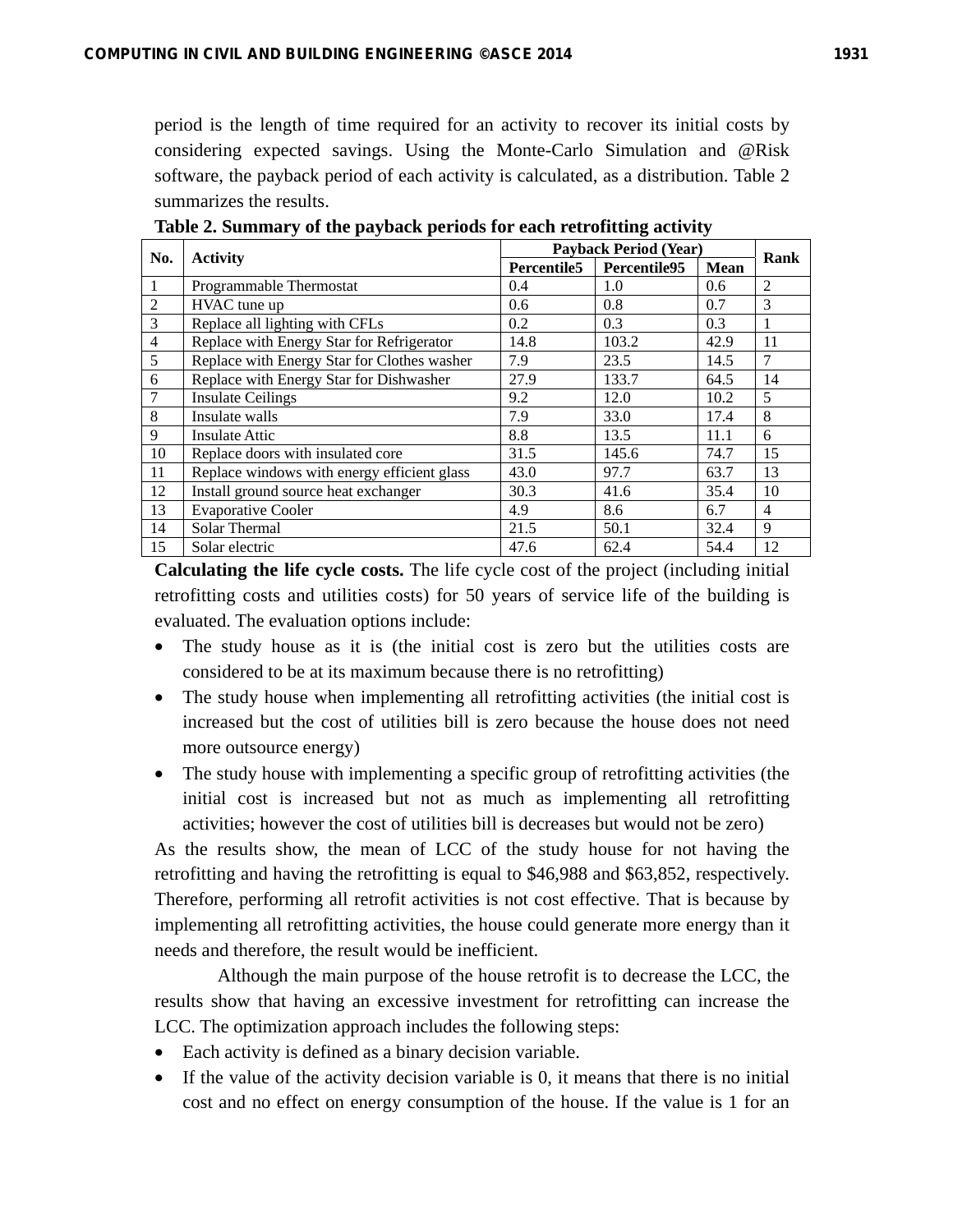activity, that means the initial cost of the activity and its effect on annual utilities bill are considered in LCC.

- The goal of the optimization problem is to minimize the total LCC. Using @Risk optimizer, the minimum value of the average of distribution for LCC can be reached by considering the decision variables as adjustable cells.
- After finding the minimum value for the LCC, the activities with decision variable equal to 1 are part of the optimum combination of retrofitting activities for the study house.

The results illustrate that the average LCC for retrofit cost would be \$27,134, if the best combination of retrofit activities are selected. The optimum LCC for retrofitting the house is less than performing all retrofit activities (\$63,852) and not performing any retrofit activities (\$46,988). The final results show that by having the best combination of activities to retrofit the house, the LCC would decrease to less than 40%. In other words, by selecting the best retrofit options the LCC of the building decreases significantly.

# **CONCLUSION**

This research introduces an approach to determine and optimize the LCC for retrofitting houses and to determine how the best alternative for retrofitting of a house can be selected. This study presented a probabilistic approach to estimate life cycle costs (LCC) of a sustainable housing retrofitting. The developed LCC model employed the use of probability theory and Monte Carlo simulation to evaluate the competing alternatives. A study of the green retrofit of a house built in 1960's is presented in order to demonstrate the use of the developed model.

The results showed that the three best retrofitting activities that have the shortest payback periods are: replace all lighting with CFLs, install a programmable thermostat, and perform a HVAC tune up.

The results also showed that although the main purpose of retrofitting a house is decreasing the LCC, having excessive investment for retrofitting could increase the LCC. Therefore, it is the responsibility of the decision maker to select the best combination of retrofit activities to minimize the LCC of a project. In addition, by having the best combination of activities to retrofit the studied house, the LCC would decrease to more than 40%. In other words, by selecting the best retrofit options the LCC of the building decreases significantly.

#### **REFERENCES**

Ammar, M., Zayed, T., and Moselhi, O. (2013). "Fuzzy-Based Life-Cycle Cost Model for Decision Making under Subjectivity." *Journal of Construction Engineering and Management*, 139(5), 556-563.

Arditi, D., and Messiha, H. M. (1999). "Life Cycle Cost Analysis (LCCA) in